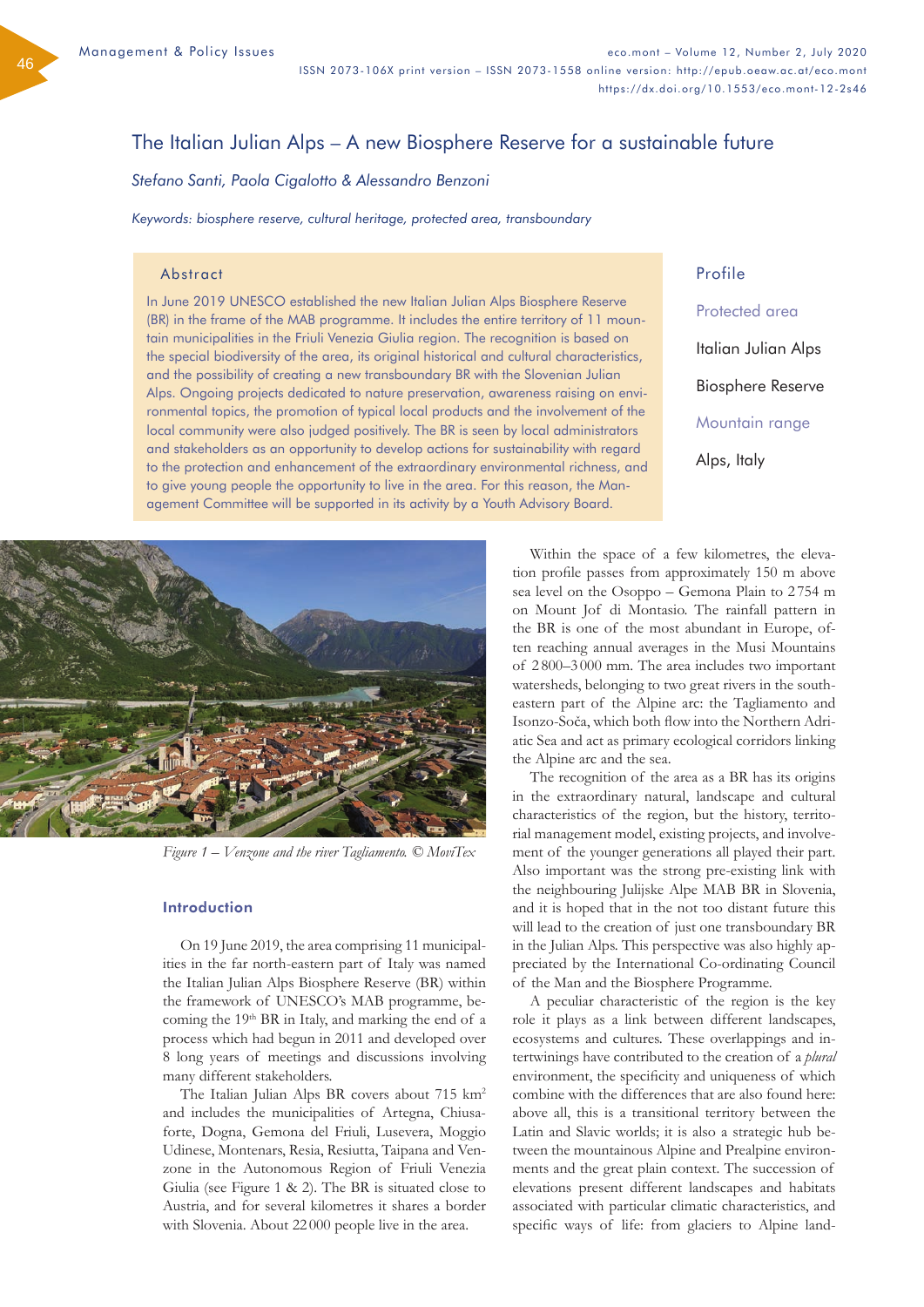

*Figure 2 – Zonation map of the Italian Julian Alps Biosphere Reserve*

scapes dotted with *Malgas* (mountain farms) and cottages, wooded slopes scattered with pastures, to larger settlements on the plains.

The Julian Alps are characterized by three main aspects: extremely high biodiversity, an extraordinary cultural mix, and communities with a high level of resilience who, over time, have never ceased to fight proudly to preserve and protect their territory and culture.

## A wealth of biodiversity

The specific biological nature of the BR is determined by several factors: its biogeographic location, elevation gradient and abundant rainfall are particularly relevant. The richness of nature in the area has been confirmed by several studies (Genero et al. 1998; Mainardis 2001; Museo Friulano di Storia Naturale 2004; Gobbo & Poldini 2005), and constant monitoring activities.

From a natural-environmental point of view, the conservation of landscapes, ecosystems, species and genetic variability is guaranteed by the presence, within the area's boundaries, of several officially-managed protected areas, as well as a high density of sites belonging to the Natura 2000 Network.

The peculiar biogeographical and bioclimatic characteristics are directly reflected in the chorological spectrum of the area, in which there is a prevalence of Eurosibiric elements (*Cypripedium calceolus* L., *Malva sylvestris* L. subsp. *sylvestris*), while there are also others of a Mediterranean-Mountain corotype (*Genista radiata* (L.) Scop., *Gentiana clusii* E.P. Perrier & Songeon subsp. *clusii*) alongside strictly Alpine species (*Eryngium alpinum* L., *Luzula alpina* Hoppe), which are also wellrepresented.

Within the area, there are numerous rare and endemic floristic species (*Campanula zoysii* Wulfen., *Physoplexis comosa* (L.) Schur.) as well as fauna species (*Austropotamobius pallipes* Lereboullet*, Rosalia alpina* L*.,*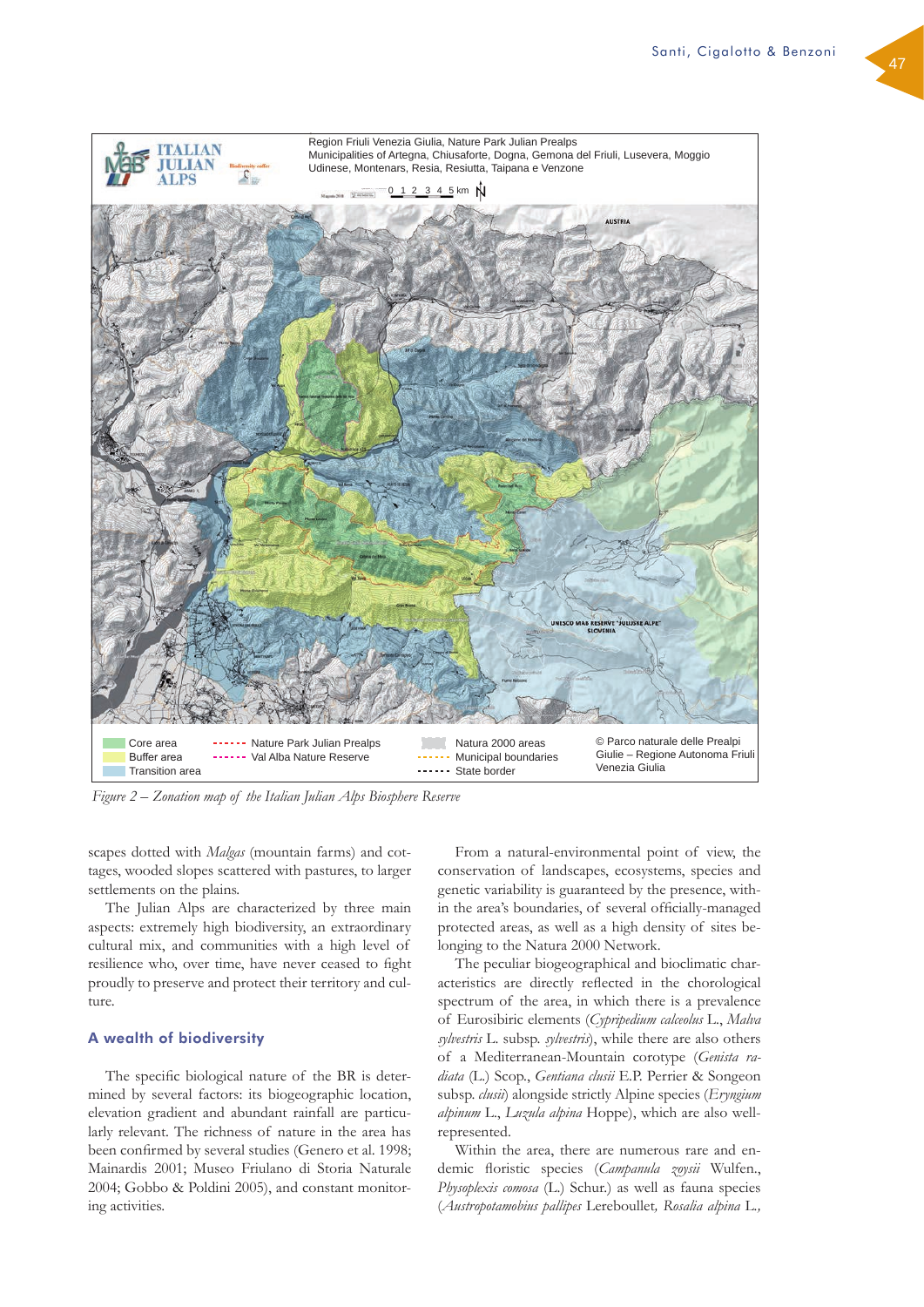

*Figure 3 – Canin Massif © Archivio PNPG – Marco Di Lenardo*



*Figure 4 – Saint Ann in Carnizza © Archivio PNPG – Marco Di Lenardo*

*Bombina variegata* L*, Gyps fulvus* L*, Ursus arctos* L) which are recognized as of Community (EU) Importance. The BR also includes rare pure habitats (4070 Bushes with *Pinus mugo* and *Rhododendron hirsutum*; 9530\* Mediterranean pine forests with endemic black pines), the conservation of which is associated with anthropogenic practices, mainly mowing and grazing.

There are several plant species listed in Annex II of the Habitats Directive; 23% of the bird species found here figure in the Birds Directive 79/409/EEC; over 50% of the invertebrate species belong to the Habitats Directive 92/43/EEC; moreover, there are a significant number of species of fish, amphibians, reptiles and mammals.

The area has been studied by botanists since the early 20<sup>th</sup> century. Publications include Crichiutti (1906), Poldini (1991), and Simonetti & Mainardis (1997). The plant landscape is extremely varied and complex as the BR stretches from the typically Prealpine elevations to those of an Alpine nature (see Figure 5), including almost all the transition zones between the two bioclimatic areas consisting of the Esalpic and Mesalpic bands. The management plans for the Natura 2000 areas have confirmed the presence of an extraordinary floristic variety (see Regione Autonoma Friuli Venezia Giulia 2018).

The area is also characterized by a wide variety of habitats that provide suitable sites for the reproduction, nutrition and growth of fauna whose biodiversity is just as rich as that of the flora, ranging from large carnivores to invertebrates. The fundamental role of the entire area as an Alpine corridor is proven by the way large carnivores, including brown bears, pass frequently from the Slovenian Julian Alps to those on the Italian side. Just as important is the autumnal migration of the avifauna monitored at the bird-ringing station in Malga Confin (Venzone).

The significance of these phenomena has been attested by various projects, and by the recognition of the region as an Alpine pilot area for ecological connectivity, carried out in collaboration with the equivalent authority on the Slovenian side, and conferred by the Secretariat of the Alpine Convention.

## Land of water and rocks

The BR represents perhaps the largest water basin in the Friuli Venezia Giulia region and in this part of the Alps: at one end, there is the region's only glacier, situated on Mount Canin, and at the other, on the Campo di Osoppo plains, between Gemona and Artegna, is the largest underground freshwater reservoir, which supplies the Central Friuli area. In the mountain and pre-Alpine areas, the karstic soil, which absorbs surface water, has led since ancient times to the invention of techniques to collect and manage water (cisterns, fountains, springs), as it is a scarce resource. Similarly, on the plain, a large portion of arid, gravelly soil led to the creation of an ancient system of canals to supply the fields, mills and manufacturing activities.

On the south-western edge of the BR flows the unspoilt Tagliamento river. Water has shaped this territory profoundly, partly because of the richness of the geology in the area, which includes significant *geosites* (Cucchi et al. 2009). The Karst morphology extends to the Foran dal Mus plateau, at the foot of Mount Canin, where it is at its richest. Here all types of surface and underground Karst phenomena can be found. Particularly impressive is the area near Col delle Erbe, where hundreds of the caves are located, including the Gortani Abyss, which is over 900 m deep. The Grotta Nuova in Villanova extends for 8 020 m and is open to visitors and for excursions.

## Cultural diversity: one land, many voices

The territory of the BR is an age-old crossroads where different cultures and populations have met, as proven by the presence of a multitude of dialects and languages, varied settlement patterns, and the variety of agricultural and artistic practices. Cultural diversity is considered of paramount importance on an interna-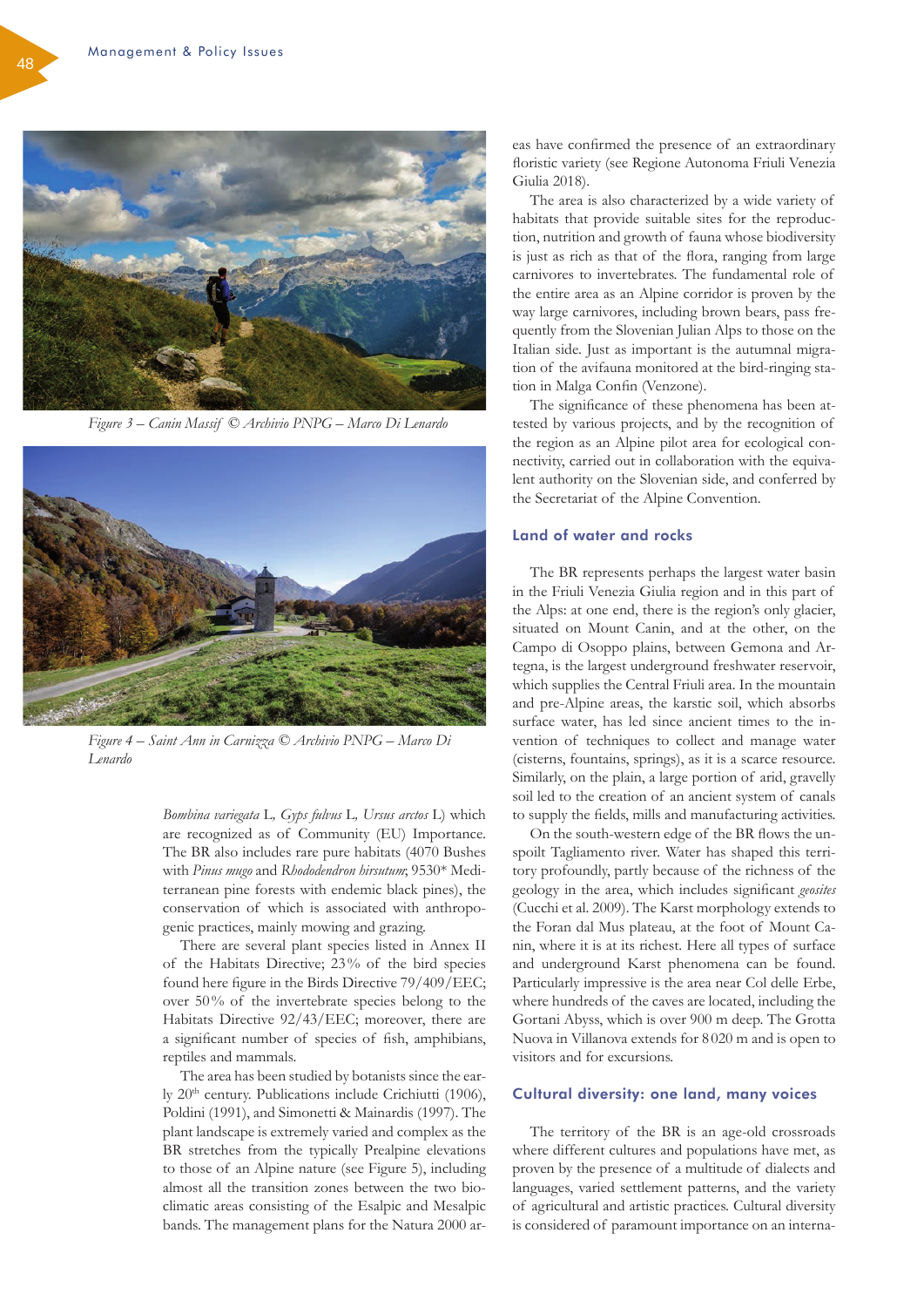tional scale: here, the interplay between the *Latin world* and the *Slavic world* takes on forms that still have to be examined in detail, although they were already the subject of anthropological studies in the  $19<sup>th</sup>$  century. In particular, research would be welcome regarding the Resia Valley, in the heart of the BR, from ethnographical, linguistic and musicalogical points of view (Adaïewsky 1883 in Guzzi 2012). The area is particularly interesting linguistically, because the ancient Resian language is still used here.

The overlapping of cultures can be seen in the castles, wayside stones, architecture of the settlements and other physical features in those places in particular which saw flows of international migrants from north to south and from east to west passing through them. In Roman times, Roman power came up against Noricum (a territory corresponding to most of modern-day Austria and part of Slovenia); the customs station in Resiutta constituted a point of transition between these two worlds. Later, the Abbey in Moggio Udinese, built in the 11<sup>th</sup> century, was the Patriarchate of Aquileia, in the Alpine area of which it became a fief with the right to vote in the Friuli General Parliament. In turn, the two medieval centres of Venzone and Gemona del Friuli bear witness to the flows of people who transited through this area from north to south and back again, and still do so today, as they are key points of contact between the mountains and the plain (Floramo 2017).

### Resilience and capacity of adaptation

A feature of the communities in the area that is by no means secondary is their capacities of resilience and adaptation, seen in their ability to adapt to the succession of wars, changing administrative boundaries, the different powers and forms of government, and extreme weather conditions. The resilience shown in the local communities' response to the 1976 earthquake, which had its epicentre in this very territory, causing devastating damage, appears to be of great importance both today and for the future. Reconstruction after the earthquake was a true example of a bottom-up process: local communities played an important role both in promoting a reconstruction process that respected local identities and in the definition of an emergency management system, mostly carried out on a voluntary basis, which led the way on a global level. The Italian Civil Protection Service was founded here (see link below: Tiere Motus museum).

Since the effects of global warning have become evident, particular – urgent – efforts need to be made to allow nature and man to co-exist in this area, and further research needs to be carried out. The melting of icecaps, the decreasing reliability of snow, and extreme weather conditions form a scenario of global reference that has repercussions also in the Julian Alps and imposes modifications in local management and development strategies.



*Figure 5 – Julian Alps poppies © Elena Mattiussi*

#### The biosphere reserve's main goal

The main goal of the BR is to drive and lead local people towards a future of sustainability, in the belief that only a path based on environmental wealth can provide those who wish to remain in this area with the concrete possibility of doing so. This goal is strongly shared by local administrations, Ecomuseums, NGOs and private associations representing local communities that actively participated in the application process to become a BR. The objective of establishing a BR is to promote a vision which will achieve sustainable development anchored to the values of the territory, and in line with the themes developed by the Alpine Convention: *quality of life in the Alpine area, tourism and production zones, agriculture, animal husbandry and forestry, energy self-sufficiency and the Alpine ecological network*.

#### A host of projcets to be developed

Within the boundaries of the BR, a variety of activities have been established in order to achieve sustainable development. Many activities are carried out both by the municipal authorities and by the widespread network of associations and local players, including the Ecomuseum of Waters and the Resia Valley Ecomuseum (see links below).

Among the many projects developed, some are particularly worthy of note as they have greater significance and relevance in relation to the 2016–2025 Lima Action Plan, the 2015–2025 MAB Strategy, and the 2030 Agenda for Sustainable Development. These projects include:

- preserving biodiversity thanks to the monitoring and active management activities carried out in the area, and thanks to EU funding;
- reducing the impact of  $CO<sub>2</sub>$  emissions through the calculation of the carbon footprint in the Gemona del Friuli area;
- reinforcing local identity through the creation of Parish maps by the Ecomuseums;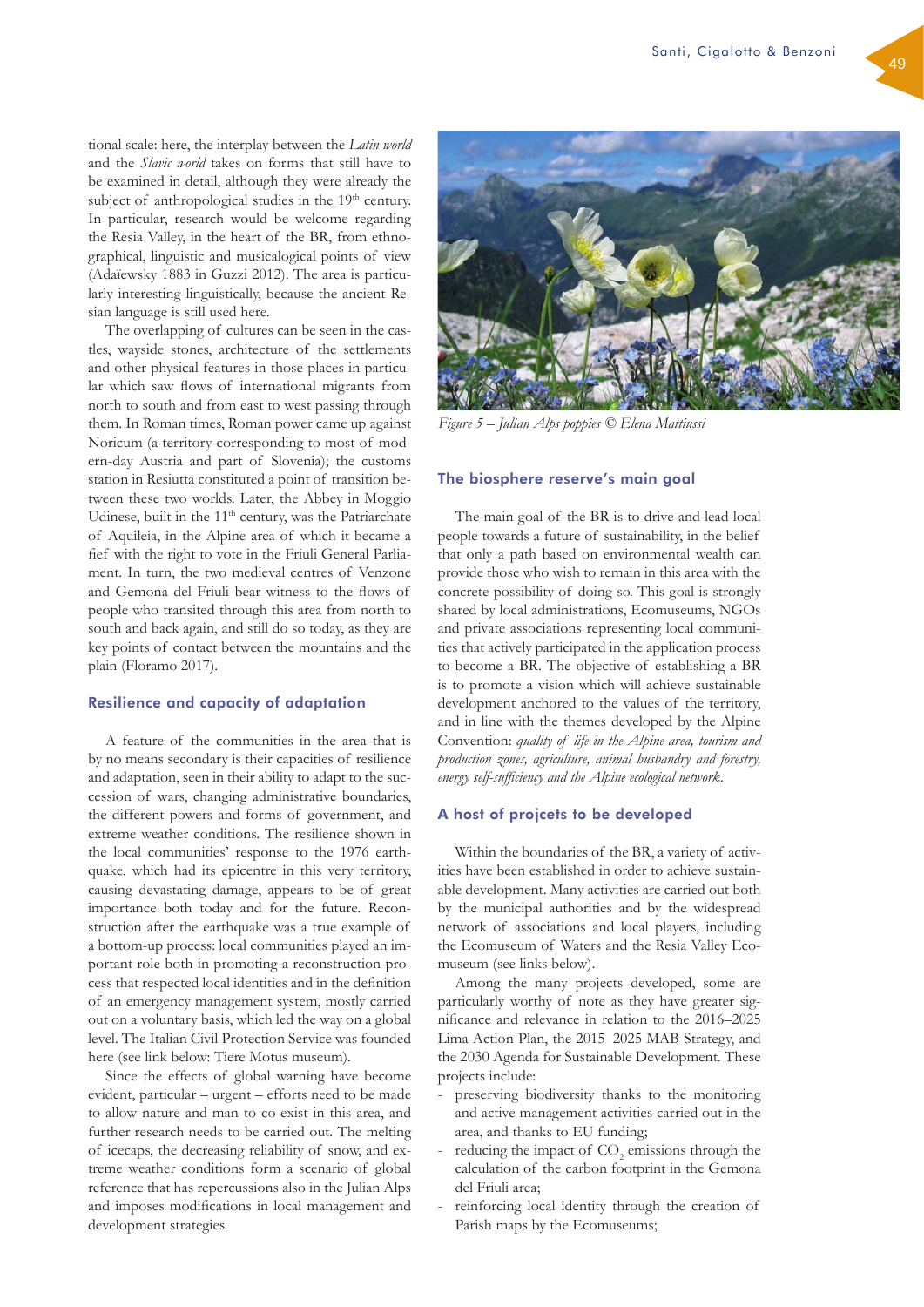

*Figure 6 – The local Fiorina bean (top), mountain cheese (middle) and Resia garlic (bottom). © Paolo Da Pozzo*

- implementing responsible consumption and production in agriculture, including the conservation and valorization of prestigious local products (pumpkins, garlic, bread, flour, truffles ...) which have led to the recognition of three Slow Food presidia (Resia Garlic, *Pan di Sorc* – corn bread, and *Latteria Turnaria* cheese) (ERSA 2008) (Figure 6);
- implementing sustainable tourism through a wide selection of outdoor activities, including cycling tours, developed especially around the international Alpe Adria cycle route, and an extensive footpath network for walking and hiking (see Figure 3);
- activities promoting health, well-being and healthy lifestyles by means of the *Sportland* intermunicipal project, managed by *Gemona – the city of well-being*.

This brief list should be enough to help us understand the direction in which this territory is going. In the near future, these projects will be both carried forward and enhanced. Others identified in the Management Plan/Action Plan will be launched. In particular, the process to establish the MAB cross-border BR in the Julian Alps will be initiated, in agreement with the Slovenian authorities.

## Participatory management for an active biosphere reserve

With the aim of constantly involving the local stakeholders, the management of the BR will be as participatory as possible. The Management Committee will decide the guidelines to be followed in order to reach the BR goals. The Committee consists of 17 members, 11 of whom are the Mayors of the municipalities involved. The Julian Prealps Regional Nature Park will perform a coordination function for the entire BR and its activities. The Management Committee will be joined by three advisory bodies:

- 1. the Committee for Associations and Economic Categories;
- 2. the Youth Advisory Board;
- 3. the Technical-Scientific Committee.

Their role will be to support the Management Committee in pursuing the aims of the BR and to ensure co-operation between its communities, associations and stakeholder groups. More specifically, the Technical-Scientific Committee will have 5 representatives coming both from the Universities and the Natural History Museums of Udine and Trieste, as well as the domain of culture. Its task will be to provide opinions and formulate proposals on issues of the greatest technical and scientific interest, taking into account the objectives relating to the establishment of the BR. It will also verify the coherence of the actions undertaken in the light of these objectives alongside the general guidelines of the MAB programme.

What appears to be even more strategic for the future is the involvement of the young residents so that they become the driving force behind the BR. The Youth Advisory Board of the BR, open to all residents aged between 16 and 30, was established for this very purpose. It will have a consultative and propositional function in the decision-making processes regarding the BR and will foster the active participation of young people in the initiatives. It will not only encourage relations between young people in the municipalities of the BR but will also actively participate in the drafting of projects involving young people in relation to BRs.

The role of the younger generations will be part of the great challenge to achieve the success of the entire initiative: the involvement of the local communities. The challenge is to ensure that every inhabitant feels ownership of the BR, and has the power to change the trends taking place in this part of the Alps. Only